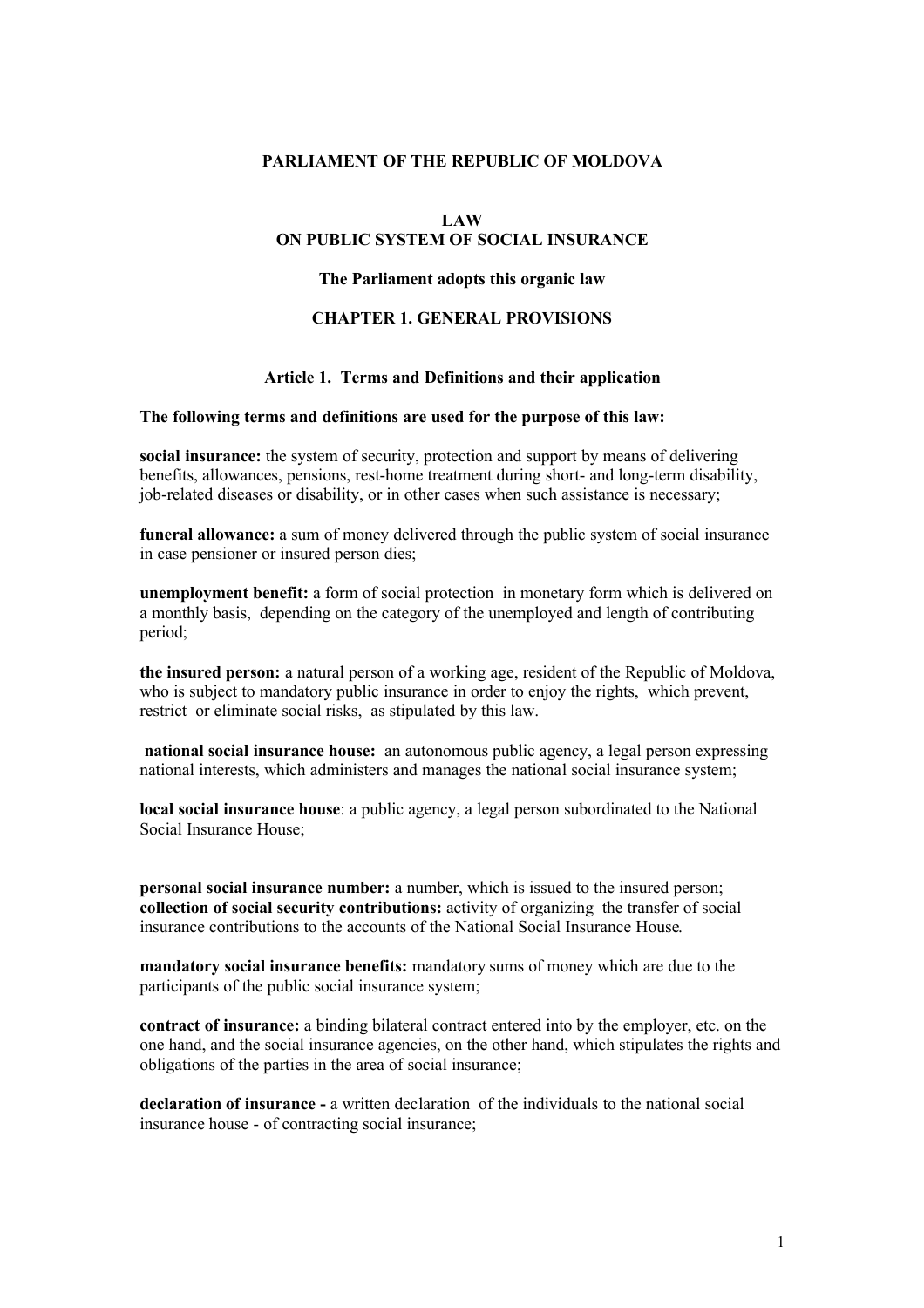**declaration of an individual account of the insured person**: a written declaration of legal person -) to the national social insurance house - of contracting social insurance by each of its workers;

**social insurance fund**: a fund, which is set up by the National House of Social Insurance and is utilized for paying out certain social insurance benefits;

 **disablement:** the state of the insured person due to loss of physical or mental ability, knowledge or skills to perform work, inflicted by a disease or accident;

**temporary disablement allowance:** social protection delivered in monetary form by means of social insurance for a certain period of time, during which the person is disabled;

**maternity benefit:** a form of social protection delivered by means of social insurance to insured women, including those, who had stopped paying social insurance contributions, as stipulated by law;

**natal allowance and child-care benefit:** assistance in monetary form, which is partly funded by social insurance, to the insured for bringing up a child or looking after a sick child;

**allowance for temporary transfer to a different job and for shorter working hours:** assistance in monetary form, which is funded by social insurance, to individuals who have individual employment contract for an unlimited period of time and who cannot, due to a jobrelated illness or an accident, continue working in the same job, where they had worked before the risk occurred; and who cannot work full working day for health reasons;

 **social insurance benefits**: all benefits and pensions, including all elements, which are paid out of the social insurance funds;

**state registry of individual accounts of the insured by the public system of social insurance:** a comprehensive database, archive of documents, of all payers of mandatory contributions to the social insurance budget and all beneficiaries of social insurance funds both legal and natural persons;

**cancellation of social insurance contract:** termination of a social insurance contract due to non-fulfillment of obligations by either party through its own fault; and it is not inforced after its cancellation;

**insured risk:** event, upon occurrence of which the agency of social insurance must make payment of social insurance benefit;

**public system of social insurance:** the organized aggregate of forms of social insurance, each if which depends on the others while retaining its specific characteristics and constituting an integral whole, and provides protection of the ensured;

 **Article 2.** Guarantee and implementation of right for social protection.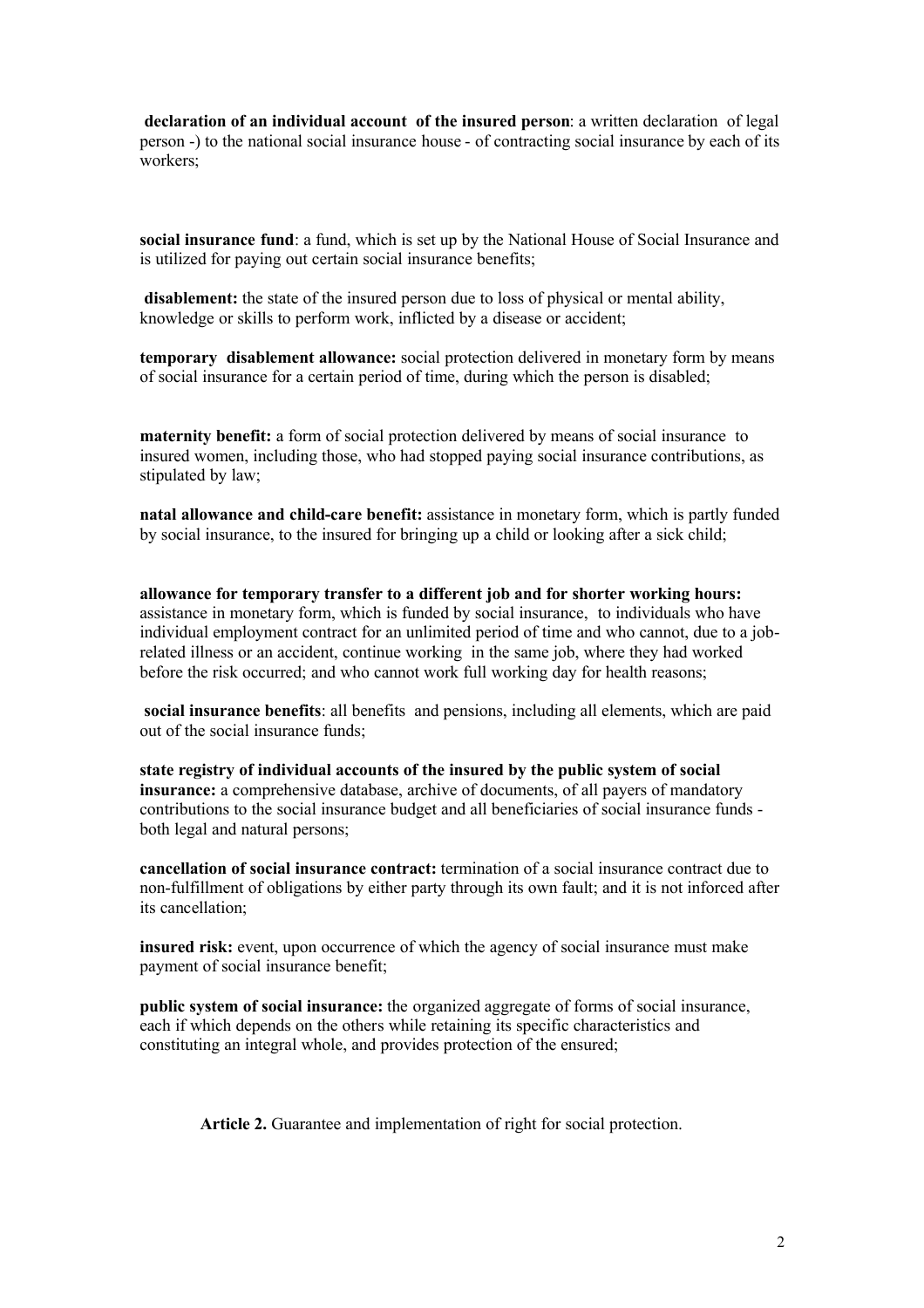The right to social protection is guaranteed and implemented under law by means of a public system of social insurance(which is further referred to as public insurance system).

# **Article 3. Principles of formation and acting of the public system of social insurance.**

The public system is organized and operates on the following fundamental principles, i.e.

- a) *principle of uniformity,* according to which the state shall organize and guarantee the public system of social insurance based on uniform legal standards; ;
- b) *principle of fairness*, that shall ensure a non-discriminatory treatment; in terms of rights and obligations, provided for by law to all participants of the public social insurance system both contributors and beneficiaries;
- c) *principle of social solidarity*, between and inside generations, under which the public system participants assume consciously and reciprocally obligations, and enjoy the right, which prevents, limits or removes social risks, as provided by law*;*
- d) *principle of mandatory execution*, according to which individuals and legal entities are committed under the law to participate in public system; rights to social benefits shall be exercised to the extent the obligations are fulfilled;
- e) *principle of contribution,* according to which the social insurance funds shall be created form the contributions payable by the individuals and legal entities participants to the public system; the rights to social benefits are offered based on paid contributions to the social fund;
- f) *principle of distribution*, based on which the generated funds shall be redistributed for mandatory payments the public system has to make under the law;
- g) *principle of autonomy,* based on self-governing (self-sustainability) of public system under the law.

## **Article 4. Who must be Insured**

The insurance of the following persons in mandatory under this law, i.e.

- 1. persons performing activities under private labour production agreements;
- 2. persons elected or appointed to work in the executive, legislative and judiciary bodies during the period of their mandate, whose rights and obligations are, under this Law, similar to those of the persons specified in paragraph  $(1)$ ;
- 3. persons, who are on unemployment benefits, which are paid out of the unemployment fund, hereinafter referred to as "the unemployed";
- 4. persons, who receive natal allowances, temporary incapacity to work allowances disablement benefits on condition the benefits are paid out of the proceeds of the respective funds;
- 5. persons with annual income less than 4 times average wage, provided they are:
	- a) entrepreneurs, pass-through partners, share-holders of, or managers of joint-stock companies, with whom individual employment agreements were not made ;
	- b) managers, working under the management agreement;
	- c) members of family enterprise (association);
	- d) the self-employed;
	- e) employees of international agencies, unless these are insured by their employer;
	- f) members of -handicraft co-operative societies;
	- g) persons employed by official church, who do not have employment agreement;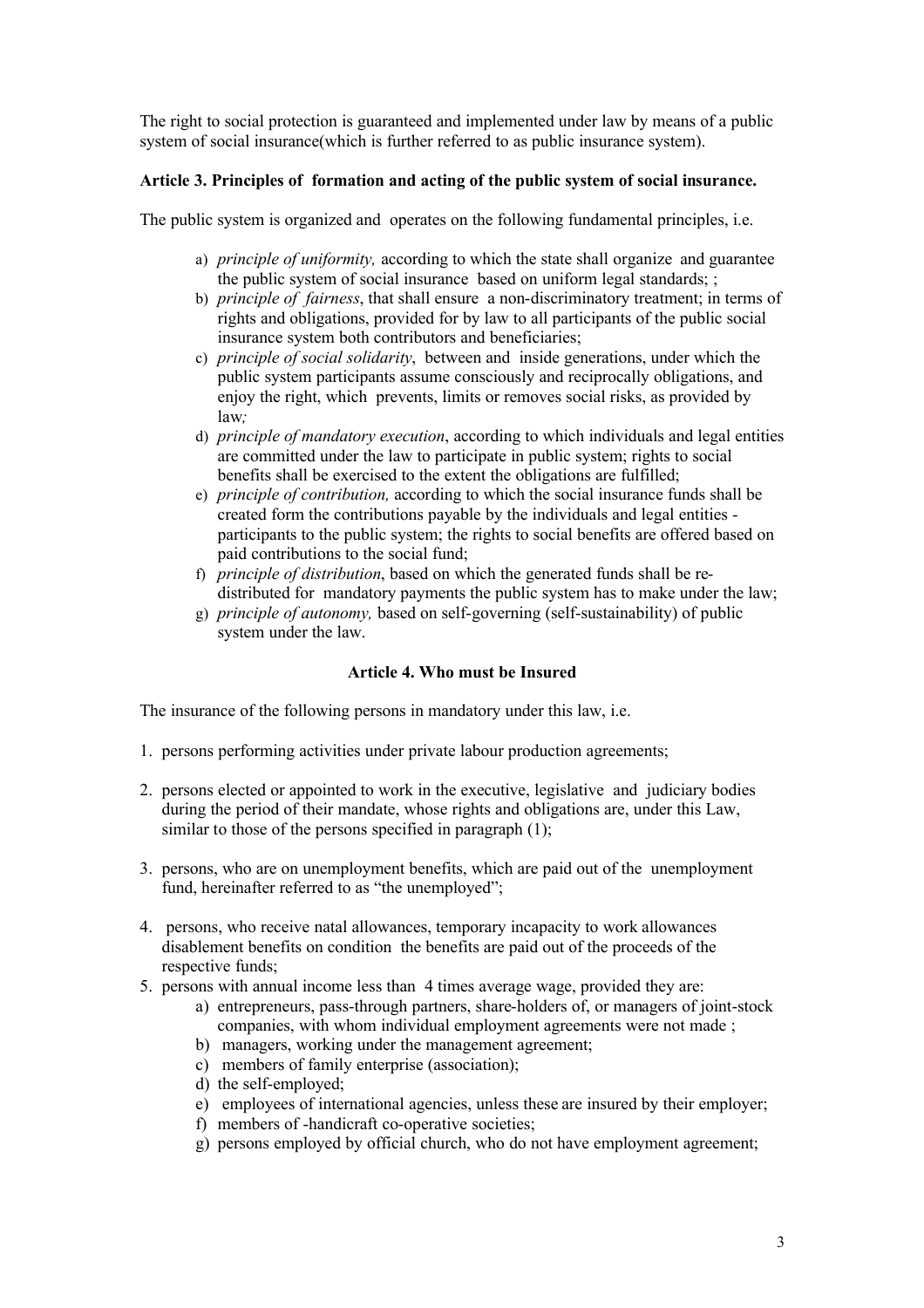other persons aged 16, who are not otherwise excluded from the mandatory insurance system by this law.;(6) Persons with annual income of 3 times average salaries in the following cases, i.e.

a) owners / lessees of agricultural land and forests;

b) self-employed at farms / forest farms;

c) members of farming societies or farming associations in agriculture, other forms;

(7) Persons, who have more than one job with gross income at least 4 average salaries, provided at least two conditions of article 4 are applicable.

# **Article 5. Individual Account Declaration of the Insured**

- 1. Employers of the insured, both legal entities or individuals, as per art. 4(1) and (2), likewise the institutions which pay out unemployment benefits to the unemployed as per art. 4(3), must file monthly statements of individual accounts of the insured and the liabilities of the latter to the state social insurance budget.
- 2. Persons identified in art. 4(5 7) aged 16 shall personally file a declaration of insurance, within 30 days of occurrence of the said situation.
- 3. Persons identified in art.  $4(5 7)$  shall be exempted from filing a declaration of insurance provided a condition of  $art.4(1),(2)$ , and (3) is applicable.
- 4. Declarations identified in paragraphs (1) and (2) herein shall be filed with the local branch of the regional National Social Insurance House, further referred to as "local branch", in which jurisdiction the legal entity's, or the individual's headquarters, or the place of residence of the insured is situated.

# **Article 6. Other Individuals' Right to be Insured Under the Insurance Contract**

Other groups of persons who are not listed in art. 4 may get insured in the public system under an insurance contract within the confines of this Law.

# **Article 7. Social insurance benefits**

- 1. In the public system of social insurance benefits of social insurance, which are due to the insured, are delivered in monetary form or in kind, , under conditions of this law, conditional on mandatory payment of contribution.
- 2. Social insurance benefits are delivered in the following form: pensions, allowances, assistance, other services, as stipulated by law.
- 3. In the public system of social insurance benefits of social insurance are compensation of income, resulting from i.e., complete or partial loss of professional income, because of old age, disabilitylost of the place of work, job-related accident, job-related disease, maternity, or death (hereinafter called "insured risks").
- 4. In the public system, the insured may not simultaneously benefit from two or more types of social insurance benefits for the same insured risk, except for the benefits to prevent disease and to recover the ability to work.

## **Article 8. Personal Social Insurance Number**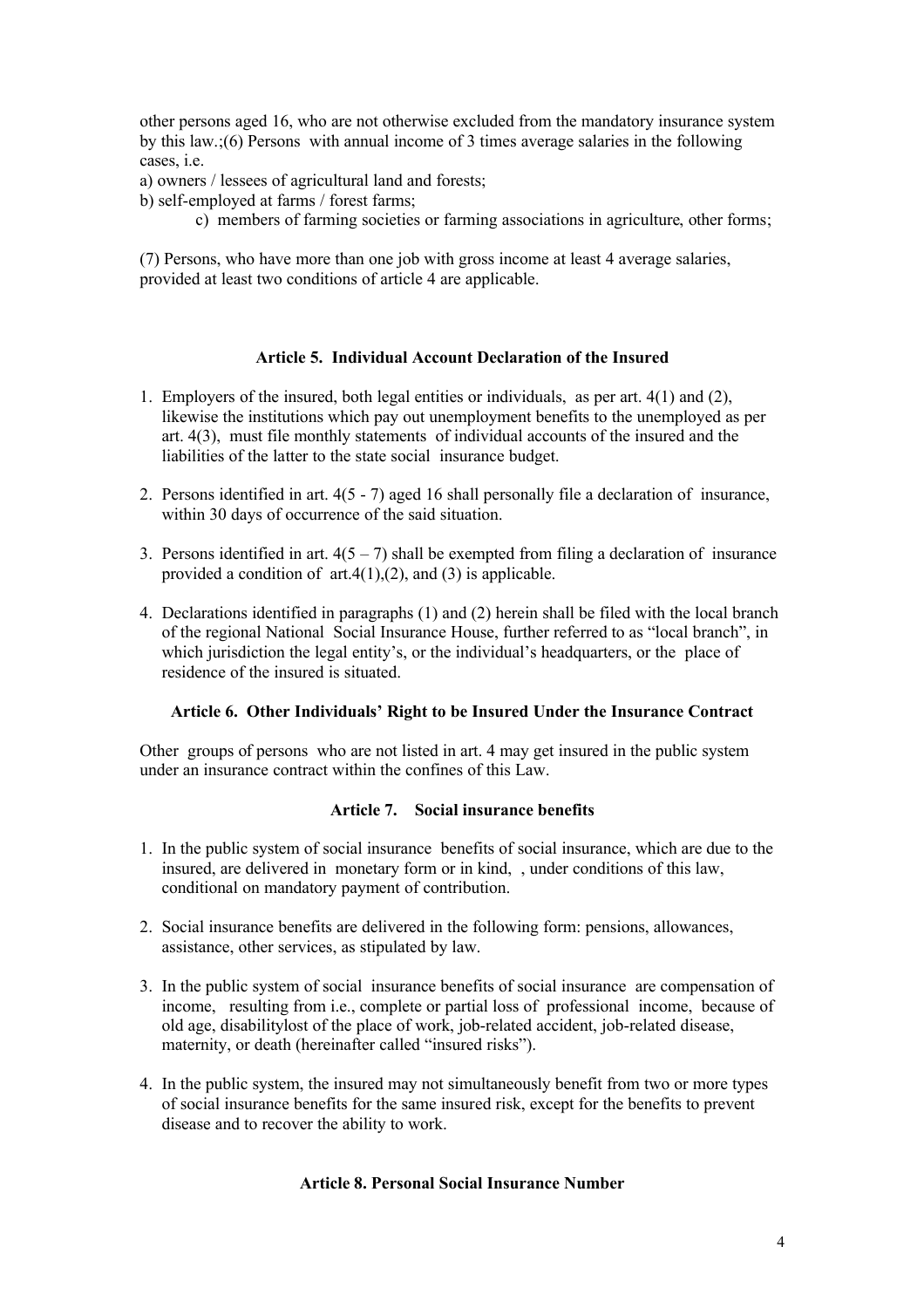- 1. In the public system the social insurance rights and obligations are recorded on the basis of the personal social insurance number.
- 2. A unique social insurance number shall be assigned to every person insured by the public system of social insurance.
- 3. The National House issues the personal number of social insurance and the procedure of assigning it.
- 4. Individual accounts of payers of social contributions (both legal and natural persons) are maintained in conformity with the regulation on the state registry of individual accounts in the public social insurance system adopted by the government of the Republic of Moldova.
- 5. The National Social Insurance House establishes and monitors the state registry of individual accounts of persons insured by the public system of social insurance.
- 6. The National Social Insurance House designs forms of individual accounts, develops filing procedures and instructions on how to fill in the forms.
- 7. The documents and data stored by the State registry of individual accounts of the insured are confidential.

## **Article 9. Agreements on Social Insurance made between the Republic of Moldova and other states**

- 1. The period, during which a person paid contributions to the public system of social insurance of the Republic of Moldova and to that of other countries under the conditions of the international agreements or covenants to which the Republic of Moldova is a signatory, is included in the total contribution period.
- 2. The right to social insurance provided by the public system of social insurance of the Republic of Moldova shall be transferred to countries where the in insured chooses to reside, as per conditions of international agreements and covenants, to which the Republic of Moldova is a signatory.
- 3. Social insurance benefits of paragraph (2) may be transferred to other countries on conditions regulated by international agreements and covenants, to which the Republic of Moldova is a signatory, in the currency of the country or any other currency agreed upon.

# **CHAPTER II. THE BUDGET OF THE PUBLIC SYSTEM OF SOCIAL INSURANCE**

# **Article 10. Formulation and adoption of the budget of the public system of social insurance**

- 1. The budget of the public system of social insurance is a component part of public finances and is independent of the national ( state) budget.
- 2. The budget of public social insurance system includes the revenue side, the expenditure side and financial results in the public system of social insurance.
- 3. The Government shall annually draft social insurance budget law based on proposals from the National House and shall submit it to Parliament for approval.
- 4. A report on execution of the budget of public social insurance is to be approved by the Parliament upon presentation by the National Social Insurance House before April 15 of the year following the reporting year.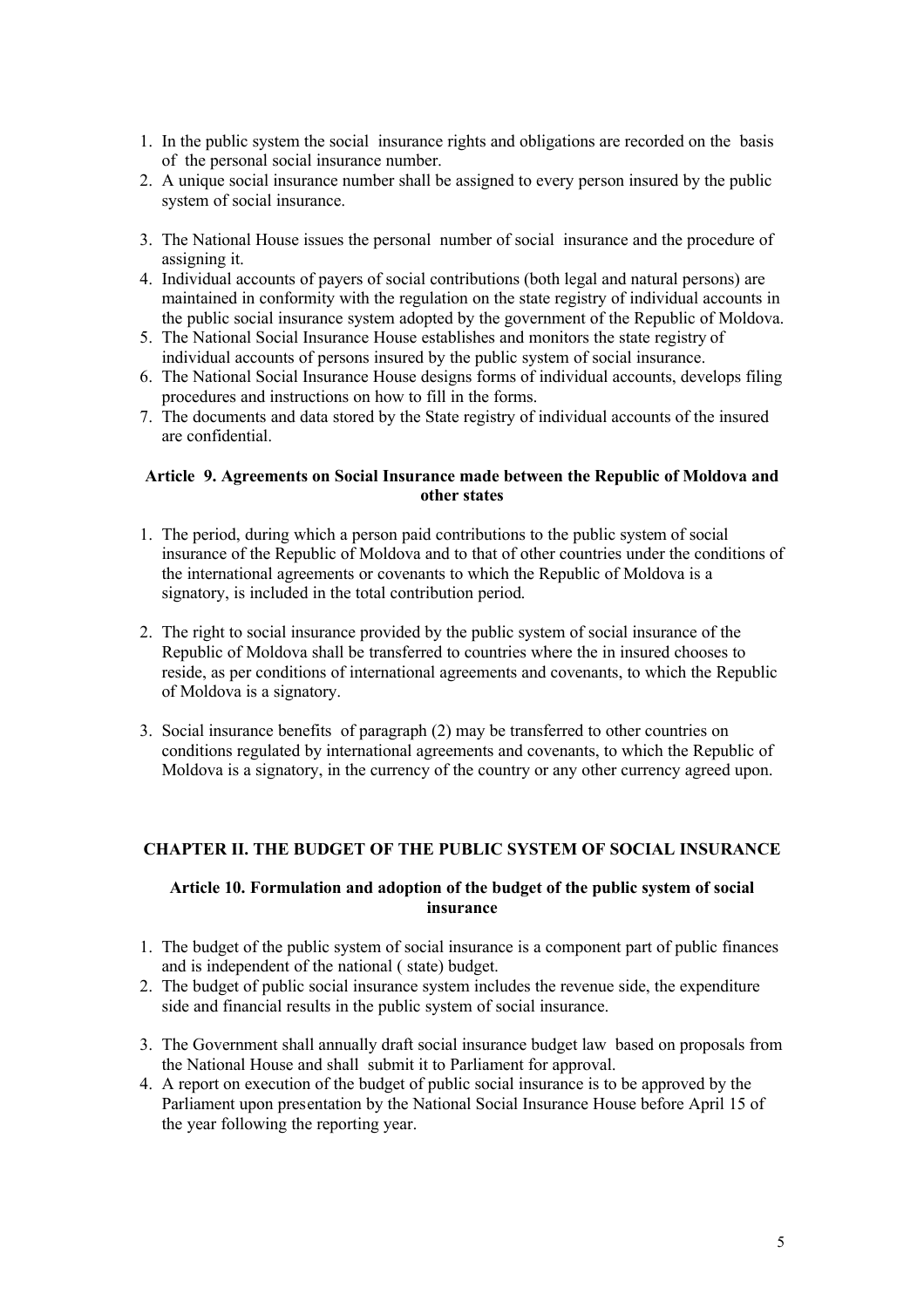5. If the budget of the public system of social insurance is not on the books at least 3 days before the expiration of the budget under realization the old budget is effective until the new one is finally adopted.

# **Article11. The Revenues of the Budget of Social Insurance**

Revenues of the budget of the public social insurance comprise contributions, interest, penalties for late payment of contributions, other revenues , as established by law.

# **Article12. Expenditures of the Budget of Social Insurance**

- 1. The expenditures of budget of public social insurance system shall comprise the expenditure of paying out benefits of the public system of social insurance, expenditure on organization and operation of the system, some own investment, other expenditures established by the law.
- 2. Up to 3% shall be drawn from the revenues of the budget of the public system of social insurance to establish a reserve fund.
- 3. The accumulated reserve fund may not be larger than 50 per cent of the expenditure side of the budget in any given year.
- 4. The reserve fund shall be used for delivering benefits of social insurance in authorized cases, or to cover other expenditure of public social insurance system, approved by the Law on Budget of Public Social Insurance.

# **Article13. Utilization of Budget Surplus of the Social Insurance Budget and Additions to the Reserve Fund**

- 1. Annual surplus of the Social Insurance budget may be used (as the current year revenues) during the next year as provided by law.
- 2. Annual excess of the Social Insurance budget may be used for purchase of securities and/or may be kept in banks' deposit accounts according a special regulation approved by the government.
- 3. The reserve fund shall be carried forward to the following year and shall be accumulated as per art.  $14(2)$  and  $(3)$ .
- 4. A possible current deficit of the public system social insurance budget shall be covered with the sources of the social insurance budget of previous years and further on from the reserve fund.

## **Article14. Interest Rate on the Reserves of the public system of social insurance**

The reserve funds of the social insurance budget earn interest, at rates linked to bank interest rates; the rates shall be established in the covenants between the National Social Insurance House and the State Treasury, or bank associations.

# **Article 15. How the Deficit of the Public System Social Insurance Budget shall be financed**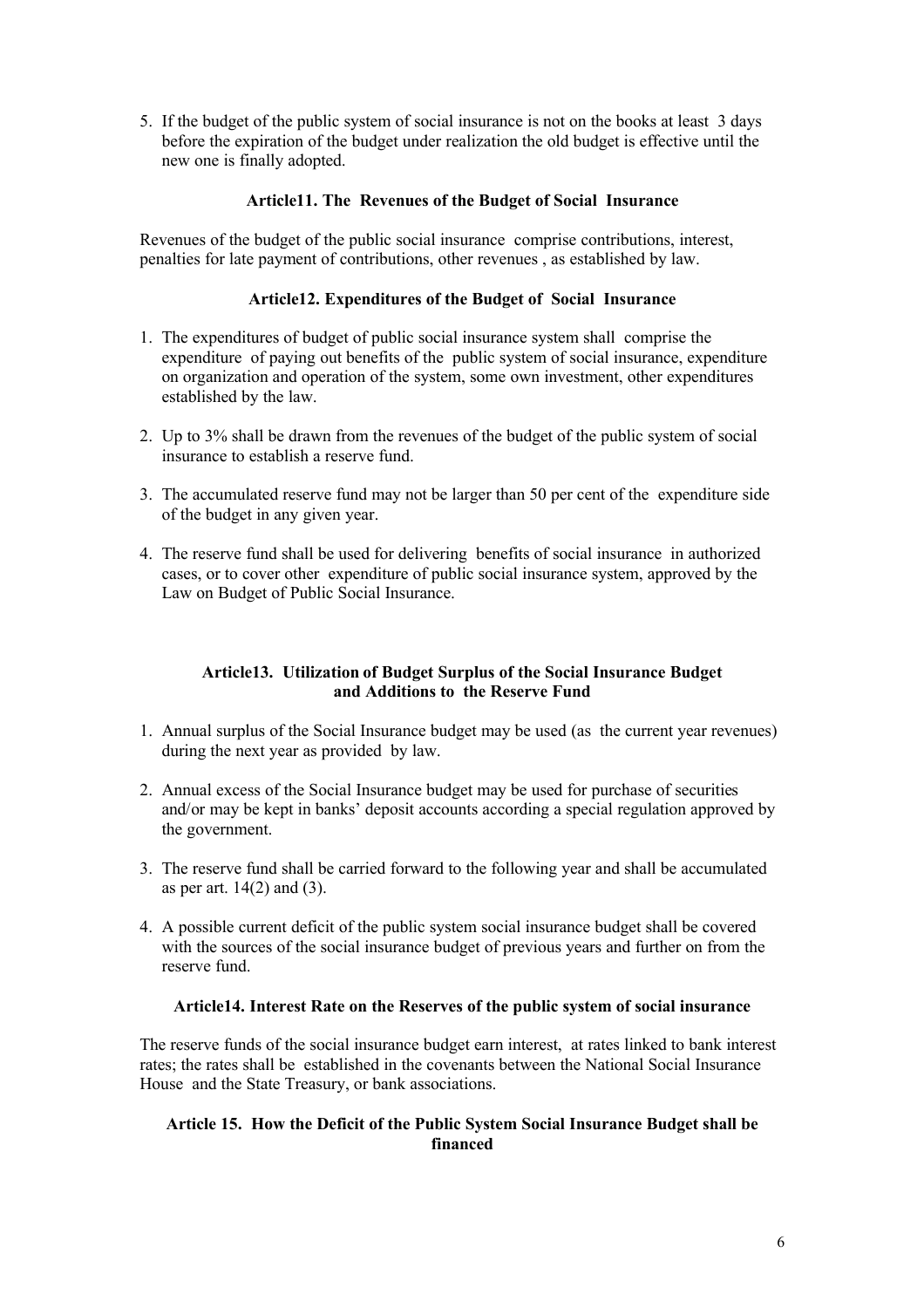- 1. In order to finance the deficit of the social insurance budget after the reserve fund has been used up, transfers from state budget shall be made to replenish revenues of the budget of social insurance .
- 2. Should the revenues of the budget of social insurance decrease pursuant to implementation of legislation acts of the Parliament, the deficit shall be covered by the resources allocated as established in item 1 above.

# **Article16. Currency of Contributions and Social Insurance Services**

(1) The public system of social insurance of the Republic of Moldova shall accept contributions and pay social insurance benefits in the domestic currency, i.e. in Moldavian leu.

2) Contributions and social insurance benefits established in currencies of other countries shall be paid in the territory of the Republic of Moldova in lei at the exchange rate of the National Bank of the Republic of Moldova on the day of payment.

# **CHAPTER III. SOCIAL INSURANCE CONTRIBUTIONS**

#### **Article 17. Who are the Contributors to the Public System of Social Insurance and Contribution Rates**

(1) Contributors to the public system of social insurance are the following persons i.e.,

- a) the insured who must pay individual social insurance contributions;
- b) legal entities;
- c) legal entities of art. 4 (2), which for the purpose of this law are equal to employers;
- d) unemployment benefits fund;
- e) other funds under current legislation;
- f) persons, who have entered into social insurance agreements;
- g) persons hired under individual employment agreement by employers which are not registered residents of the Republic of Moldova.

(2) The rate of social insurance contribution shall be differentiated depending on the conditions of work which shall be categorized as normal, specific.

(3) The rates of social insurance contributions are subject to approval by the Law on the Social Insurance Budget on an annual basis.

## **Article18. Definition of Jobs which fall into the category of Specific Conditions**

(1) For the purpose of this Law, jobs with specific conditions are those which permanently or in certain period of time may affect significantly the faculty of the insured because of exposure to higher risk.

(2) The criteria and methodology for defining job conditions as specific, before this Law becomes effective, shall be established by the Government Decision on the joint proposal of the Ministry of Labour, Social protection and Family and the Ministry of Health.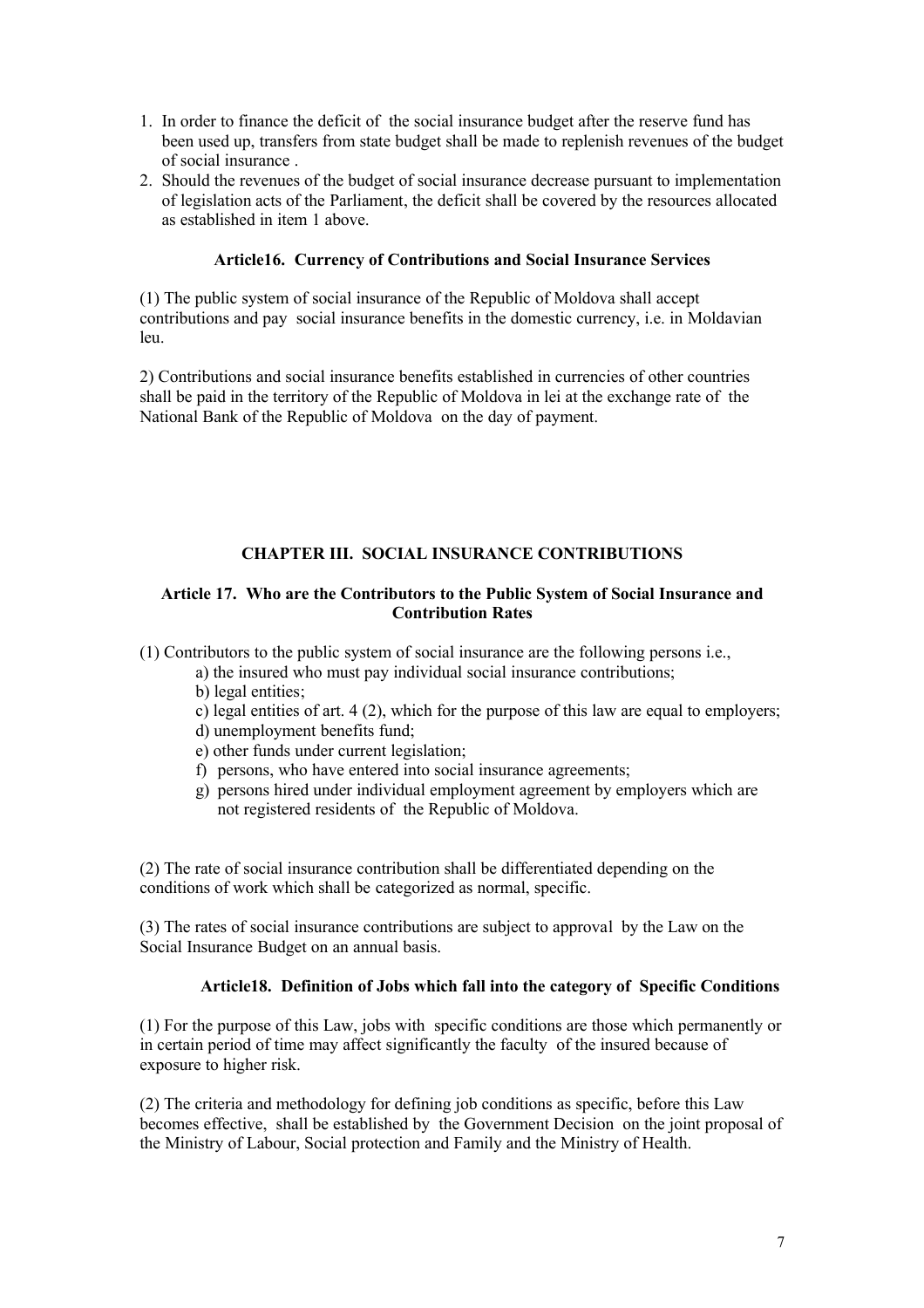(3) The collective labour agreements should stipulate which jobs are treated as having specific conditions, or, where the law does not require such agreements, the decision is made by the legal management, authorized by law, taking into account the criteria and methodology of paragraph (2) herein.

(4) The approval of the Local Inspectorate for labour protection shall be mandatory when employing people to jobs with specific conditions.

(5) For the purpose of this Law the following jobs shall be considered as having specific conditions, i.e.:

a) jobs in mining enterprises, for the employees, who work underground at least 50% of the normal working time in a given month;

b) jobs in civil aviation for flight personnel.

#### **Article19. Procedure for paying social insurance contributions.**

(1) Social insurance contributions are to be paid , when one of the situations listed in article 4 occurs, or from the date, when the social insurance contract is signed, on .

(2) Insured individual contributors, who work under individual labour agreements, shall pay one third of the total annual contribution established per one insured person, whose working conditions are normal.

(3) Social insurance contribution due from the employers shall be equal to the contribution at the established rate (which depends on job conditions) net of individual contribution paid by the employee.

(4) The insured persons of article 4 (4) and (5), as well as those who sign insurance agreements, shall pay the full contribution to the social insurance budget, the size of the contribution shall depend upon their job conditions.

(5) Contributions of social insurance due from managers, as stipulated in article 4(5 )(b), shall be made either by the insured and their employers under the provisions of paragraphs (2) and (3), or entirely by the insured, based on the provisions of paragraph (4) in conformity with management agreement.

(6) Social insurance contributions for the unemployed shall be paid completely out of the unemployment benefits fund, at a rate established for normal working conditions. The contribution shall be paid out of other funds in a similar manner.

(7) The social insurance contributions, which are paid by contributors, stipulated in art. 17(1), shall not be subject to taxation.

#### **Article20. Calculation and Payment of the Social Insurance Contributions**

(1) Social insurance contributions due from both the insured employees, who work under individual labour agreements, and their employers shall be calculated and paid by employers on a monthly basis.

(2) The institution that pays unemployment benefits shall calculate and pay social insurance contributions on behalf of the unemployed on a monthly basis. Calculation and the payment of contributions from other funds shall be made in a similar manner.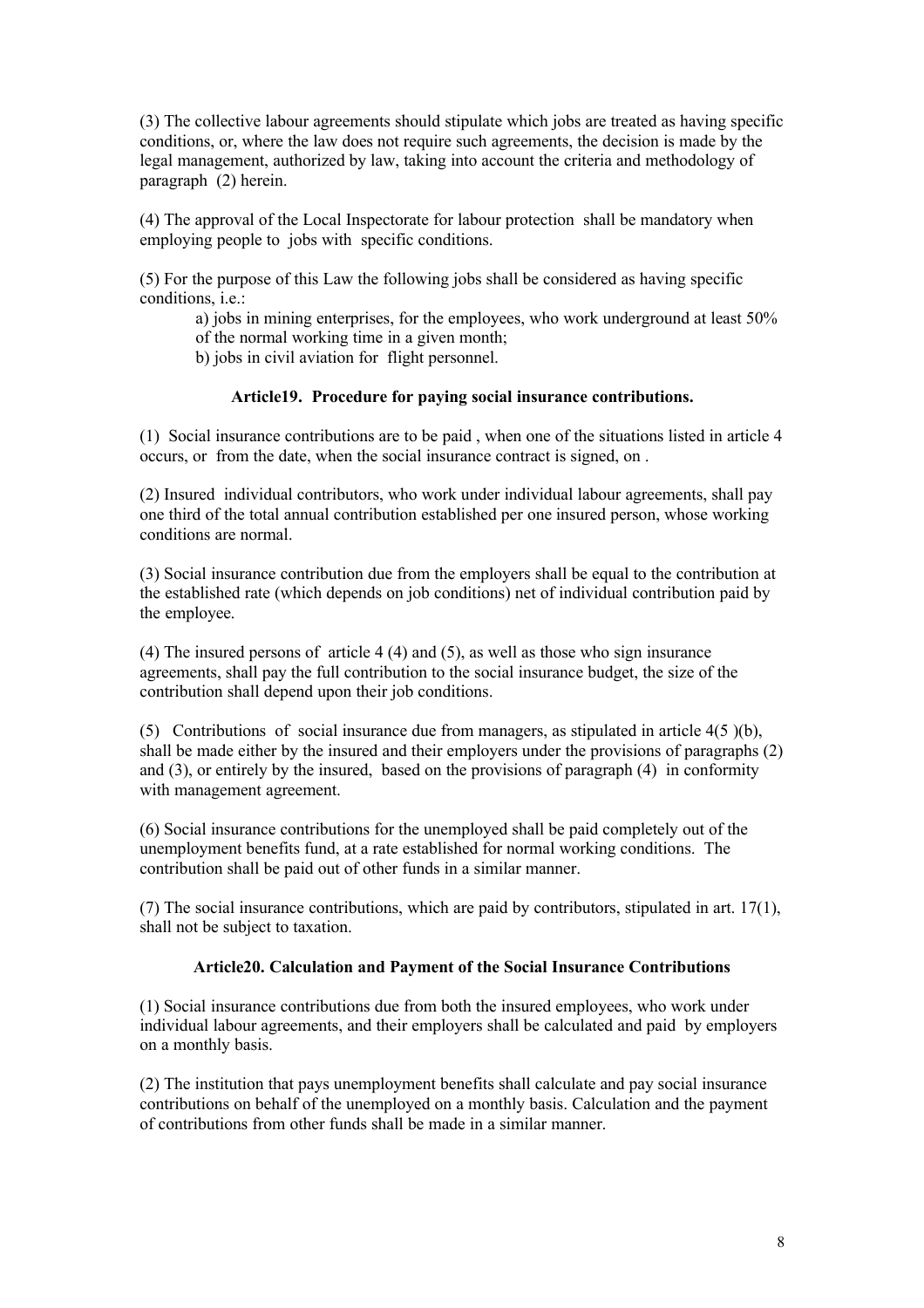(3) Both the insured identified in article 4(5) and (6) and those, who sign insurance agreements, shall pay social insurance contributions on a monthly basis as per computation made and declared by local branches, where the said persons are insured.

(4) In the case of the insured specified in the in art. 4(6) and art. 6 payment of social insurance contribution may be made at longer intervals, provided the period is not longer than 6 months and the deadlines of the declaration, or insurance contract are met.

## **Article 21. Monthly Tax Base for Calculation of Social Insurance Contributions of Individuals**

(1) The tax base for calculating individual social insurance contribution shall be:

a) the individual's monthly wage plus increments and bonuses in money and in kind, as per law or collective agreements, for those employed under individual labour agreements;

b) the insured monthly income, specified in the declaration or insurance agreement, may not be less than 1/4 of the average monthly wage in the country

(2) For the citizens of the Republic of Moldova, who fill equate rank, sent by the legal entities of the Republic of Moldova on permanent missions abroad the monthly tax base for calculation of individual social insurance contribution shall be the monthly wage in the given country denominated in leiThe scheme of the ranks assimilation and the monthly average salary amount calculation method of these ranks approved by the Parliament.

(3) The tax base specified in paragraphs (1) and (2) herein may not exceed the ceiling of three average monthly wages.

(4) The average monthly wage is the projected average wage for every year, which shall be approved by a Government Resolution.

(5) The monthly tax base for calculation of the contribution of the unemployed shall be the amount of the unemployment benefit. The monthly tax base for calculation of contributions to the social insurance budget form other funds shall be defined in a similar manner.

# **Article 22. Tax Base for Calculation of Monthly Social Insurance Contributions Due from the Employers**

(1) The average monthly tax base for calculation of the social insurance contribution of the employer shall be the aggregate monthly wage bill of all the insured employees who work under individual labour agreements.

(2) For public institutions, which send their employee on permanent missions abroad, the monthly tax base for calculation of contributions for such employees shall be their aggregate monthly wage, calculated for the equate ranks that are filled by these institution's employers , in the order, covered by chapter (2), article 21.

# **Article 23. What amount are not included in monthly tax base for calculation of social insurance contributions**

(1) Social insurance contributions shall not apply to the following sums:

.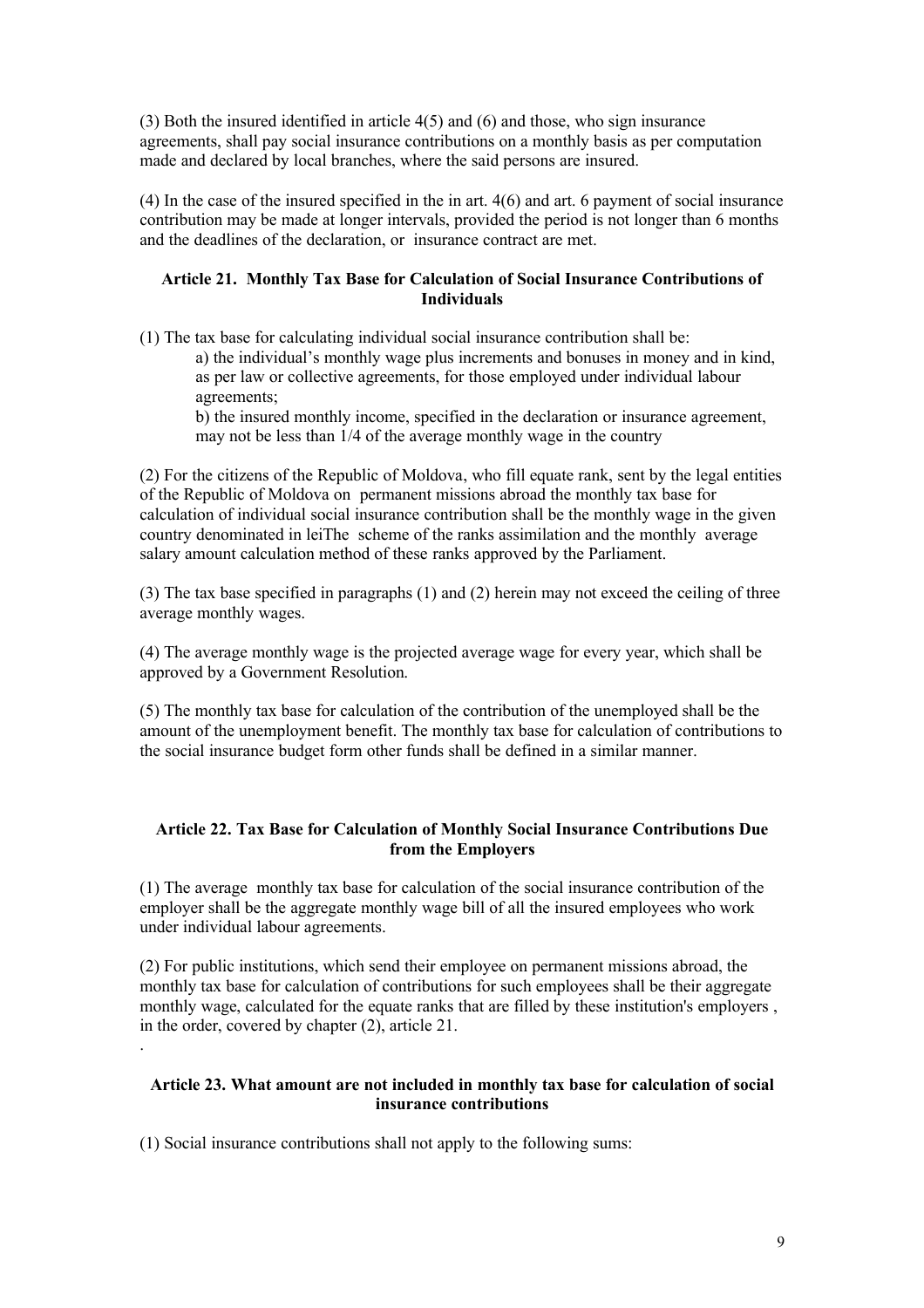a) social insurance benefits,- with exception of unemployment benefits, temporary illness benefits, disability pensions,- which are paid out of the social insurance funds, ;

b) social insurance benefits, compensations which are paid out of the employers' funds

c) severance pay in case of termination of labour agreements, as per current legislation;

d)per diem, and transfer allowances;

e) copy right or the rights obtained under a civil covenants for supply of services or works:

f)other payments exempted by special laws.

(2) The amounts exempted from the contributions to the social insurance fund shall not be taken into account for calculation of the amount of social insurance benefit.

# **Article 24. Regulation and Payment of Social Insurance Benefits**

(1) Social insurance benefits, which employers pay to their employees under the provisions of this Law and other legislation, are paid on account of the social insurance contributions due in a given month.

(2) Social insurance benefits, which employers pay to their employees under the provisions of this Law and other legislation and which are in excess of the contributions due from them in a given month, shall be refunded to them out of the social insurance fund by the respective local branch.

(3) Where the monthly contributions to the social insurance fund paid by the contributor exceed the amount due, the settlement of the excess is made when the next payment is due.

## **Article 25. Transfer of the Individual Contributions**

(1) Individual contributions of the insured, who work under individual labour agreements, shall be deducted from the monthly wage of the insured and transferred on a monthly basis by the employer to the branch office within which jurisdiction the headquarters of this is located.

(2) The employer shall calculate his contribution to the public social insurance budget and shall transfer it alongside with the individual contributions of his employees on a monthly basis.

# **Article 26. Timelines for Paying Social Insurance Contributions**

The timelines for paying social insurance contributions shall be:

a) date set for payment of the wages for current month, in the case of employees, who pay wages on a monthly basis;

b) date for payment of the 2nd fortnightly pay in the case of employers, who pay salaries fortnightly;

c) by the end of the month, for the current month, in the case of the insured identified in art.  $4(5)$  a), b), c), d), e);

d) at latest on the date determined in declarations or insurance agreements, in the case of the insured identified in art.  $4(6)$  a),b),c), and art. 6;

e) by the of 20th of the month, following the month when the benefits are paid from the unemployment benefits fund, in the case of the insured identified in art. 4(3).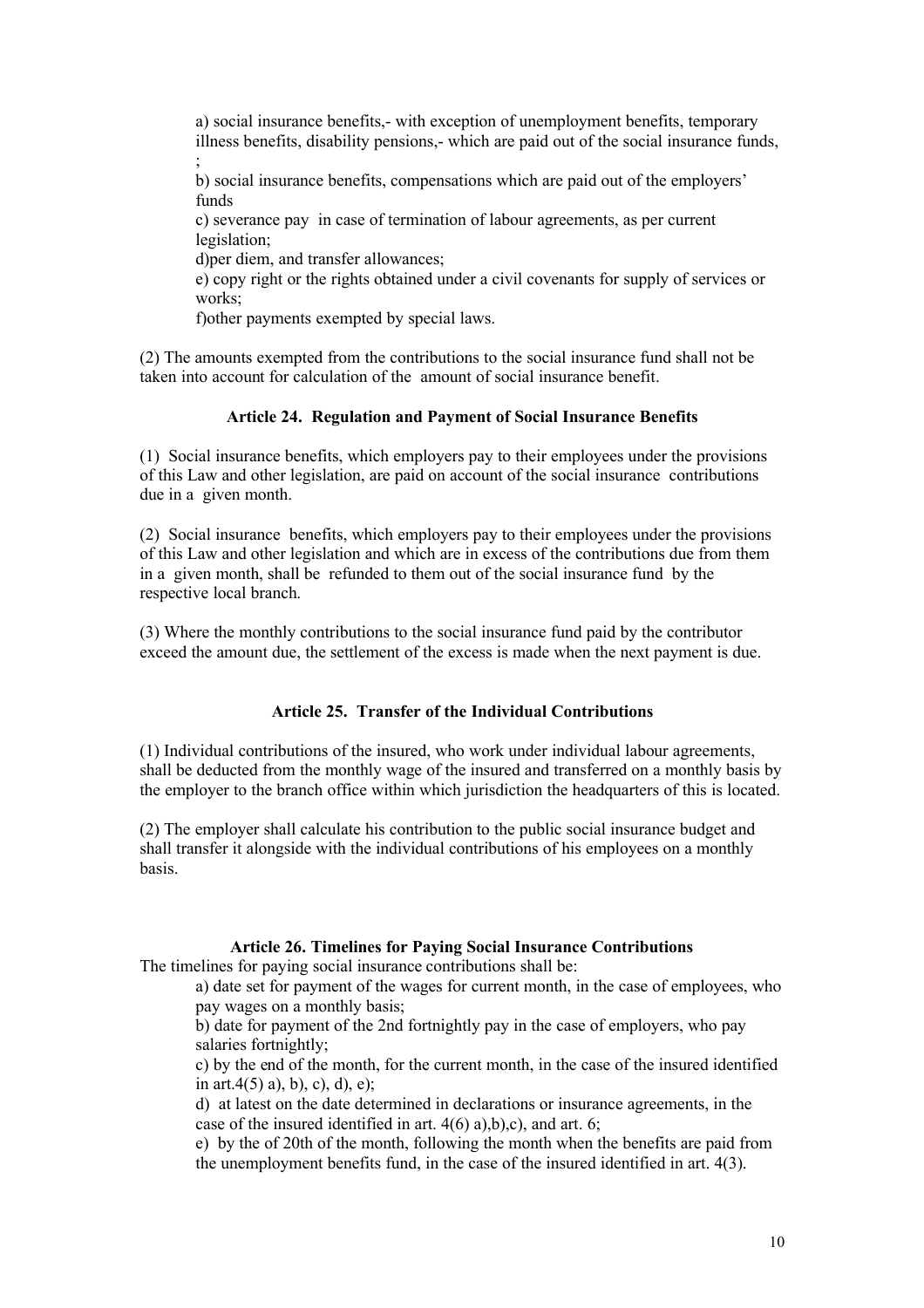# **Article 27. . Change of the Timelines for Paying Social Insurance Contributions**

If the deadlines for paying contributions in cases stipulated in art. 28 (a) and (b) are changed, the employer shall inform the branch office in a monthly declaration of individual accounts of the insured and liability to the social insurance budget confirming it with statement of the bank or the state treasury.

**Article 28. Penalty for non-payment of contributions within the established timelines,**  (1) Failure to pay contributions within the timelines identified in art. 28 leads to enforced collection of the amount due and a penalty for each day of delay, including the day when the payment is made.

(2) The penalty rate for delay stipulated in paragraph (1) hereto shall be established according to the regulations on payment of arrears to the budget.

(3) Amounts representing penalties for delay are the revenues of the public budget of social insurance.

(4) Employer or, agency that pays unemployment benefits, or other funds , which are responsible for transferring contributions to the social insurance budget, shall calculate the amount of penalties for delay, keep record of them in their accounts and monitor the transfer of the moneys.

(5) The insured, who operate under declaration or individual insurance agreements, shall either calculate penalties for delay themselves, or penalties shall be calculated on their behalf by local branch offices.

(6) controlling authorities of national social insurance house check the obligations fulfillment on the subject of calculation, accounting, deduction and transferring of social security contributions, and if it is necessary - fine calculation propriety.

(7 ) When overdue social insurance contributions are paid the National Social Insurance House exercises all the rights vested with the tax authority with respect to payment of arrears of taxes, fees, etc.

**Article 29. Non-payment of social insurance contributions by the employer.** Nonpayment of social insurance contributions by the employer does not deprive the insured of the right to the benefit due.

# **Article 30. Enforced Collection**

In case social insurance contributions are not paid on time as required by law, the district social insurance houses, or local agencies of the Ministry of finance shall apply measures to enforce collection pursuant to current legislation on budget execution.

# **Article 31. Payment of Contributions in Case of Restructuring or Bankruptcy of the Employer' enterprise**

In case of legal reorganization or bankruptcy of the employer, his arrears of contributions to the budget of public social insurance shall be recovered as per procedure established by law.

## **Article 32. Benefits are not delivered when Social Insurance Contributions are not paid**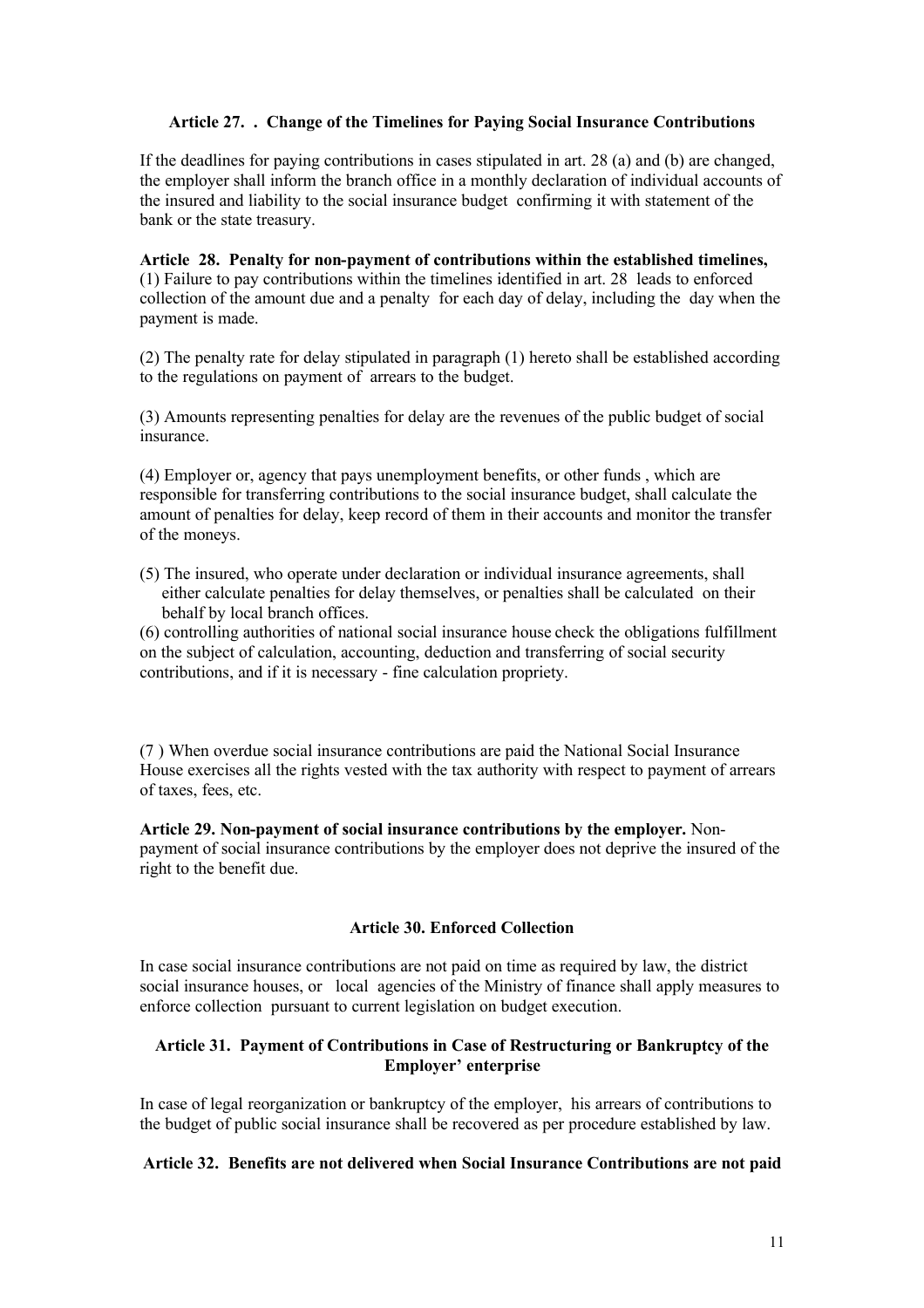Failure of the insured, who operated under declarations or individual insurance contracts, to pay contributions to the social insurance fund within established deadlines shall result in nondelivery of benefits, until and unless contributions due and penalties for delays are paid.

# **Article 33. Filing of the Standard Application Form to Withdraw the Insurance Declaration**

The insured, who prove not to find themselves in the situation for which the insurance is mandatory under art. 4(5) and (6), must file a standard application form for withdrawal of the declaration with the local branch office within 30 days of the change of the situation.

# **Article 34. Termination of the Insurance Agreement**

(1) The insurance agreement may be terminated upon initiative of both parties according to the terms of the contract.

(2) In case of termination of the insurance contract the contributions made to the social insurance fund shall not be refunded, whereas the payment period shall be taken into account for establishing the right to pension.

(3) The rights of the insured shall be re-established after a new insurance agreement is signed.

(4) After the rights of the insured are re-established, the right to social insurance benefits, other than pensions, shall be resumed after a new contribution period stipulated by law for such services is completed.

# **Article 35. Collection of and Accounting for Contributions to the Social Insurance Fund**

(1) The collection of and accounting for contributions shall be made by local branch offices on the basis of individual social insurance numbers.

(2) The local branch offices of the National Social Insurance House shall keep and record data on contributions of each insured person.

(3) Contributions in any form, due to the National Social Insurance House, shall be monitored ,like the state revenues, by the bodies of the Ministry of Finance and the specialized staff of the social insurance, consisting of tribunals and chamber of appeals.

## **Article 36. Length of the Contribution Period**

In the public system of social insurance the contribution period is the sum total of the months in which contributions were paid to the budget of the public social insurance system.

## **Article 37. . In what cases period when contributions were not paid is treated as the contribution period**

In the public social insurance system the period of non-contribution shall be treated as contribution period of the insured in the following cases i.e.,

a) active military service ;

b) the period when the insured (a parent, or guardian in case of death of both parents) took care of a child till the latter reached the age of two years.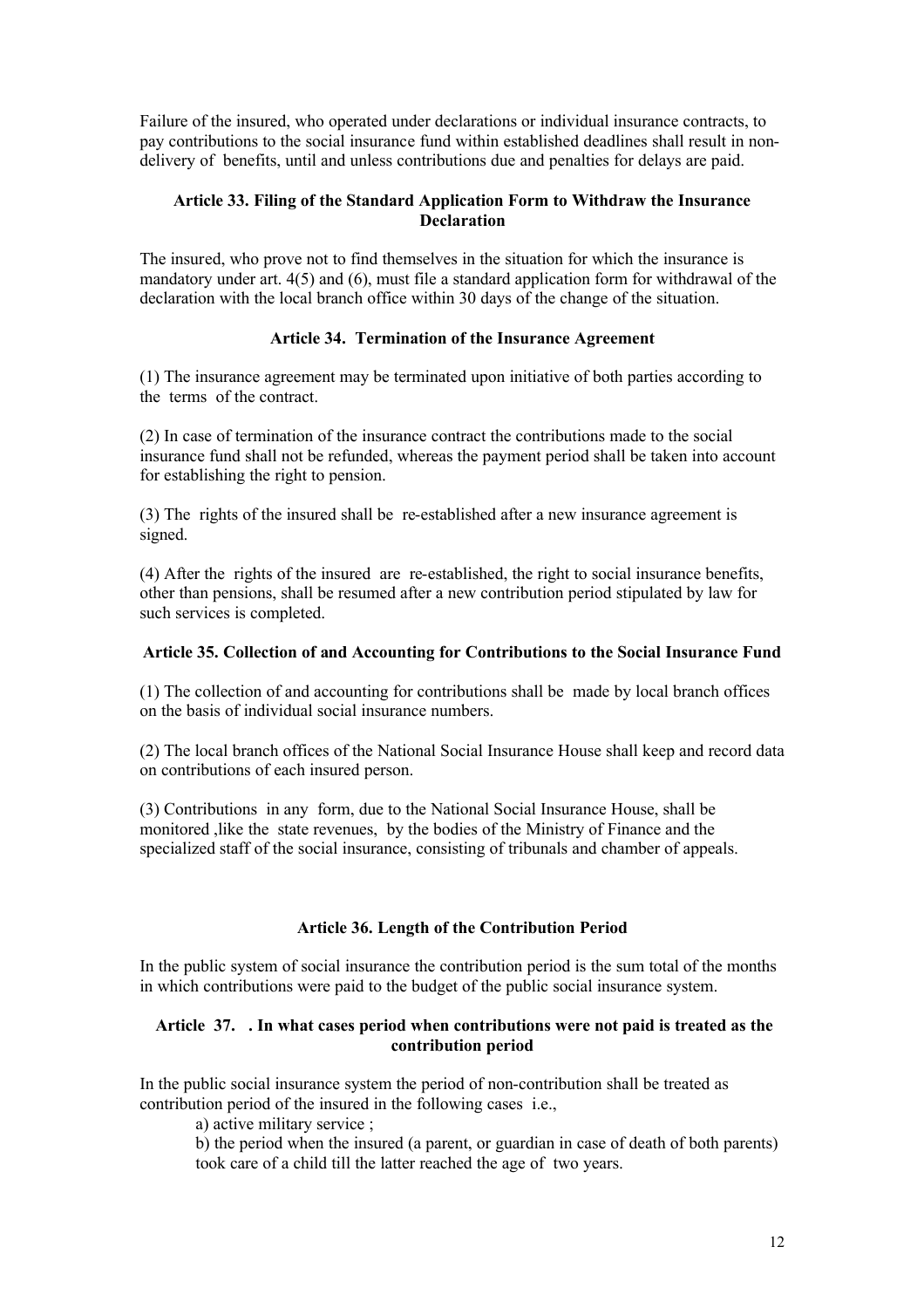#### **Article 38. Confirmation of the Contribution Period**

(1) The contribution period shall be certified by a statement of account, which shall be issued for free by the local branch offices to the insured on an annual basis.

(2) The statement of account shall be issued to the insured upon application for free any time.

# **CHAPTER IV. PENSIONS**

#### **Article 39 Pensions.**

The following types of pensions shall be delivered by the public system:

- a) old-age pension;
- b) disability pension;
- c) survivor's pension.

#### **Article 40 . The Procedure of Providing, Establishing and Paying Pensions**

The procedure of providing, establishing and paying pensions is established by law.

# **CHAPTER V. OTHER SOCIAL INSURANCE RIGHTS**

#### **Article 41. Other Social Insurance Rights**

(1) In addition to pensions, those insured by the public system have the right to:

a) allowances for temporary loss of capability to work caused by diseases or accidents, which occurred in non-working hours; occupational diseases and jobrelated accidents or injuries;

- b) benefits to prevent diseases and recover faculty to work;
- c) maternity benefits;
- d) child-care benefit, or child sickness benefit;
- e) ; unemployment benefit
- f) death allowance

# **Article 42. Procedure for providing, establishing and paying other social insurance benefits**

The procedure of providing, establishing and paying pensions is established by law.

# **CHAPTER IV. NATIONAL SOCIAL INSURANCE HOUSE**

#### **Article 43 . The Place of the National Social Insurance House in the Public System of Social Insurance**

(1) The National Social Insurance House, established pursuant to Article 9 of this law, is an autonomous public institution of national interest, it has the status of a legal entity, which administers and manages the public social insurance system.

(2) The headquarters of National Social Insurance House are situated in Chisinau.

#### **Article 44. Agencies Subordinated to the National Social Insurance House**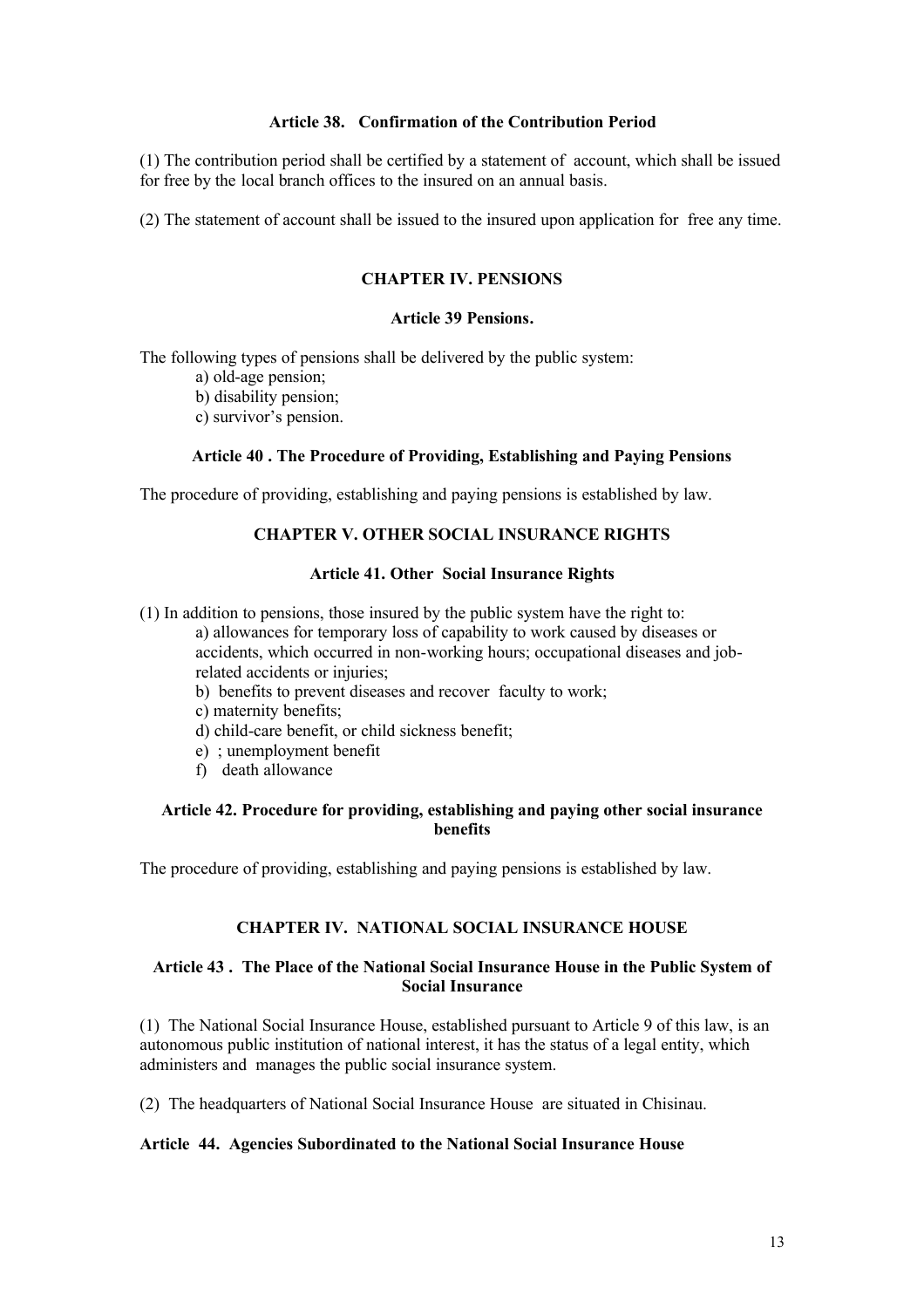(1) The National Social Insurance House shall have social insurance funds and branches of the Social Insurance House under its subordination

(2) The National Social Insurance House may found local social insurance houses, depending on the number of the insured, structure and the complexity of work on the territorial level, which shall function under the National House management and control.

(3) Provisions of organization and functioning of territorial agencies approved by the National Social Insurance House.

(4) The Social Insurance funds and local Houses are public institutions and have the status of legal entities.

# **Article 45. Administrative Structure**

(1) The National Social Insurance House is governed by the Chairman of the National House, who is appointed as per Government resolution.

- (2) The Chairman of National Social Insurance House has the main fund-managing authority of the social insurance budget and may delegate this authority as per law.
- (3) Supervision council, with membership of 12 persons, monitors the activities of the National Social Insurance House; the minister of labour and social protection is the chairman of the council.
- (4) Representatives of the Government, labour unions, pension unions and Patronage are members of the Council, the members are proposed by their respective agencies on the principle of proportional representation.

.

(5) Decisions are passed by majority vote. In case of parity the Chairman has a decisive vote.

# **Article 47. The By-laws of National Social Insurance House**

(1) The National Social Insurance House shall formulate its own by-laws, which are subject to approval by the Government resolution.

(2) The by-laws shall define the responsibilities of, the Council of administration , and those of the Chairman of National Social Insurance House and shall establish the structure and the procedures of the National Social Insurance House and social insurance houses on the subnational level.

#### **Article 47. Expenditures the setting up and operating of the Public System of Social Insurance**

- 1. All expenses of the setting up of the public system and its operating shall be charged to the budget of social insurance.
- 2. The expenditure for this purpose is 5 per cent of the total annual expenditure established by social insurance budget law

## **Article 48. Labour compensation and Other Rights of the staff of the National Social Insurance House**

The basic wage of the chairman of the National Social Insurance House, the basic wages and other rights of the staff of the National House, the staff of the local Houses, branches, funds, and pay to the members of the Council of administration shall be established by law.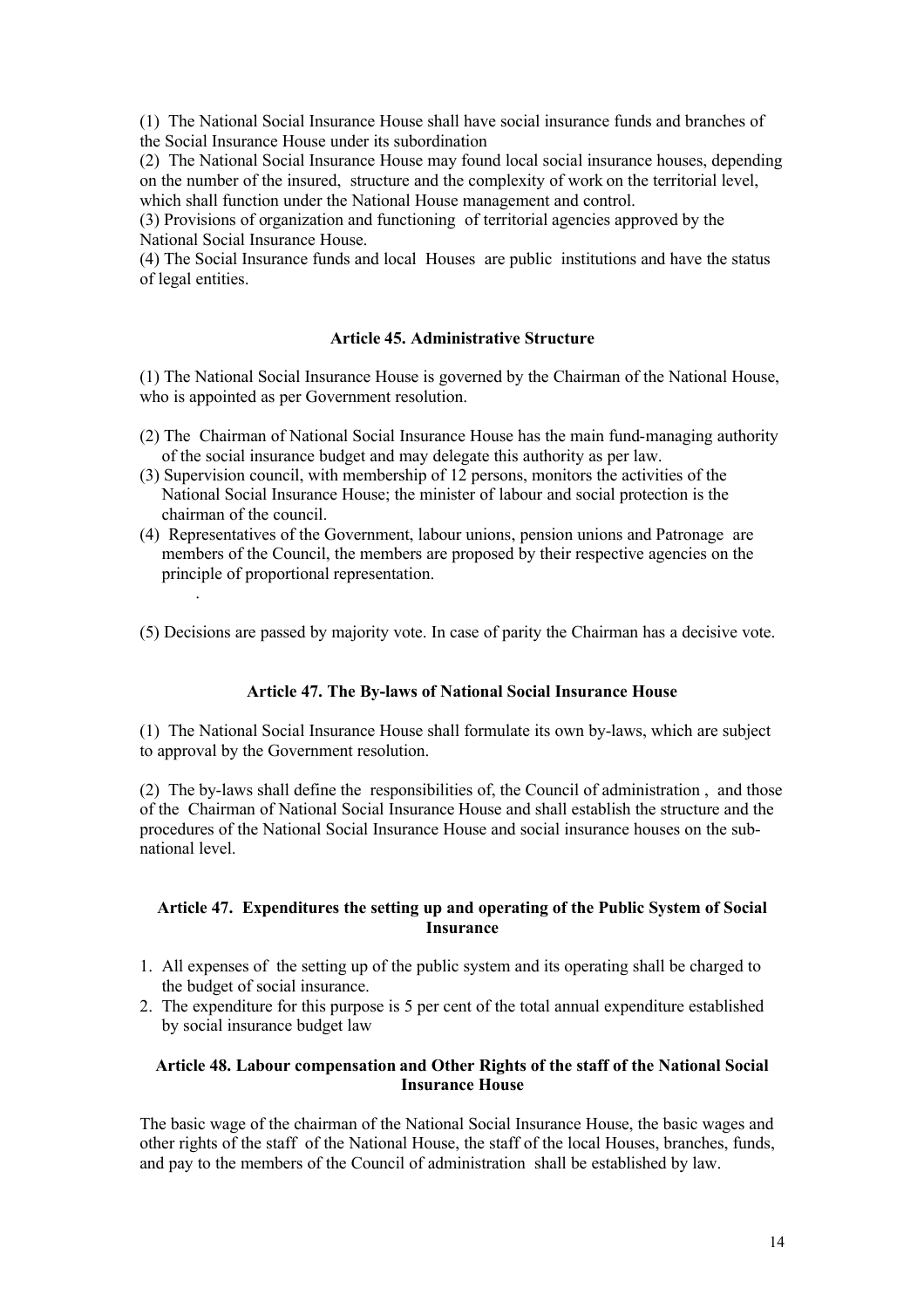#### **PART 2**

# **OPERATION OF THE NATIONAL SOCIAL INSURANCE HOUSE**

#### **Article 49. Functions, executing by the National Social Insurance House.**

Upon implementation of this law, the National Fund shall perform the following functions, i.e.

(a) guidance and supervision of the implementation of legal provisions by local Houses, branches, funds and individuals and legal entities, which have rights and obligations pursuant to this law;

(b) providing data necessary to formulate and substantiate the budget of social insurance;

(c) submitting reports on the administering and management of the social insurance budget to the Government and the social partners;

(d) publication of annual reports of the National Social Insurance House;

(e) transfer of social insurance contributions, unemployment and other contributions, in accordance with current legislation;

(f) monitoring of the receipt of revenues of the public social insurance budget, in conformity with the current legislation;

(g) taking measures, as established by law, to improve and administer the public system efficiently, and maintain its integrity and comprehensiveness; (h) taking measures for protection of the social insurance funds;

(i) accounting for all contributors to the public system of social insurance at the national level;

(j) keeping records of rights for social insurance benefits and obligations at the national level based on the personal social insurance number ;

(k) issue of annual certificate to each insured person confirming the period during which contributions have been made:

(l) guidance, and monitoring of the activity of the board of medical experts, which certify recovery of capability to work;

(m) providing data for updating benefits in the public system of social insurance in the course of execution of the social insurance budget;

(n) ensuring the implementation of international conventions on social insurance, to which Moldova is a party;

(o) developing relations with similar social insurance organizations of other countries;

(p) selection, training and improvement of skills of the personnel in the sector of public social insurance;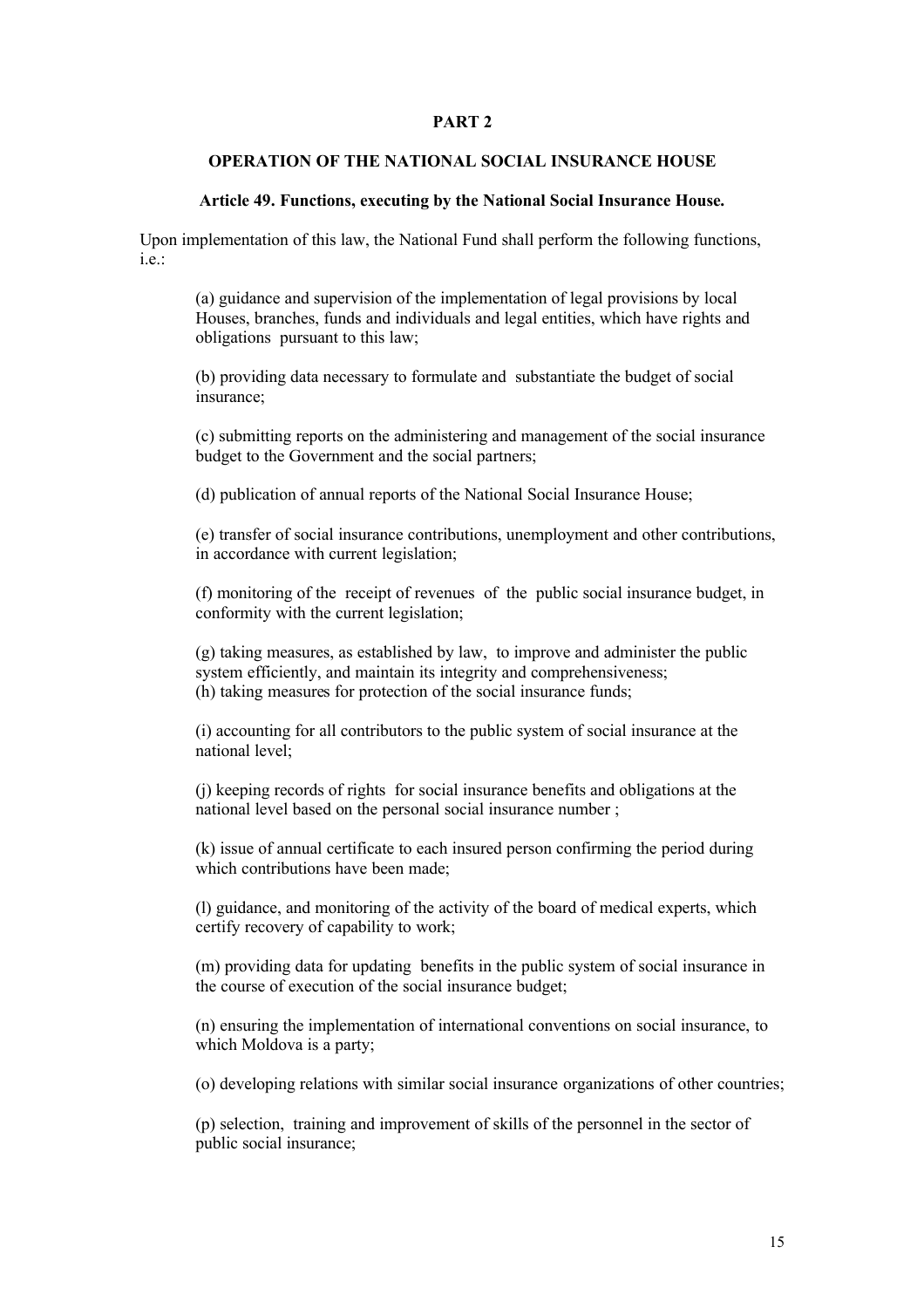(q) provision for introduction, , expansion, maintenance and protection of computerized accounting systems;

(s) representation in court in the cases it is involved following the implementation of the provisions of this law;

(t) other functions defined by law.

#### **CHAPTER VII. LEGAL LIABILITY Article 50. Types of Liability for Violating the Law.**

Violation of provisions of this law involves financial, civil, administrative or criminal liability.

# **Article 51. Administrative Crime**

(1) The following actions are administrative crime, provided they are not treated as crime by the Penal Code i.e.,:

(a) non-filing declaration **of an individual account of the insured person** on time as stipulated in Article 5(1);

(b non-filing insurance declaration on time as, stipulated in Article 5(2);

(c) non-compliance with established rates of social insurance contributions, as established by Articles 17(3) and 19;

(d) failure to comply with the procedure for defining job conditions as special, according to article 20, paragraphs  $(2)$ ,  $(3)$  and  $(4)$ ;

(e) non-compliance with standards of articles 23 and 24 for calculation of tax base of social insurance contributions;

(f) failure to notify of the change of payment deadlines, according to article 29;

(g) failure to comply with standards of article 30(4) on penalties for late payment;

(h) failure to observe provisions requiring to notify of any changes in establishing pensions;

(i) refusal to submit documents, which support and prove the obligations of social insurance , to the auditing authority of the National Social Insurance House and local social insurance houses;

(2) Cases of administrative crime listed under paragraph (1) above are punishable by law;

(3) The auditing bodies of the Ministry of finance, of the National Social Insurance House and of the local Social Insurance Houses have the authority to establish the fact of administrative crime and apply penalties.

(4) All penalties applied for administrative crime, as established by this law shall be the revenues of the social insurance budget.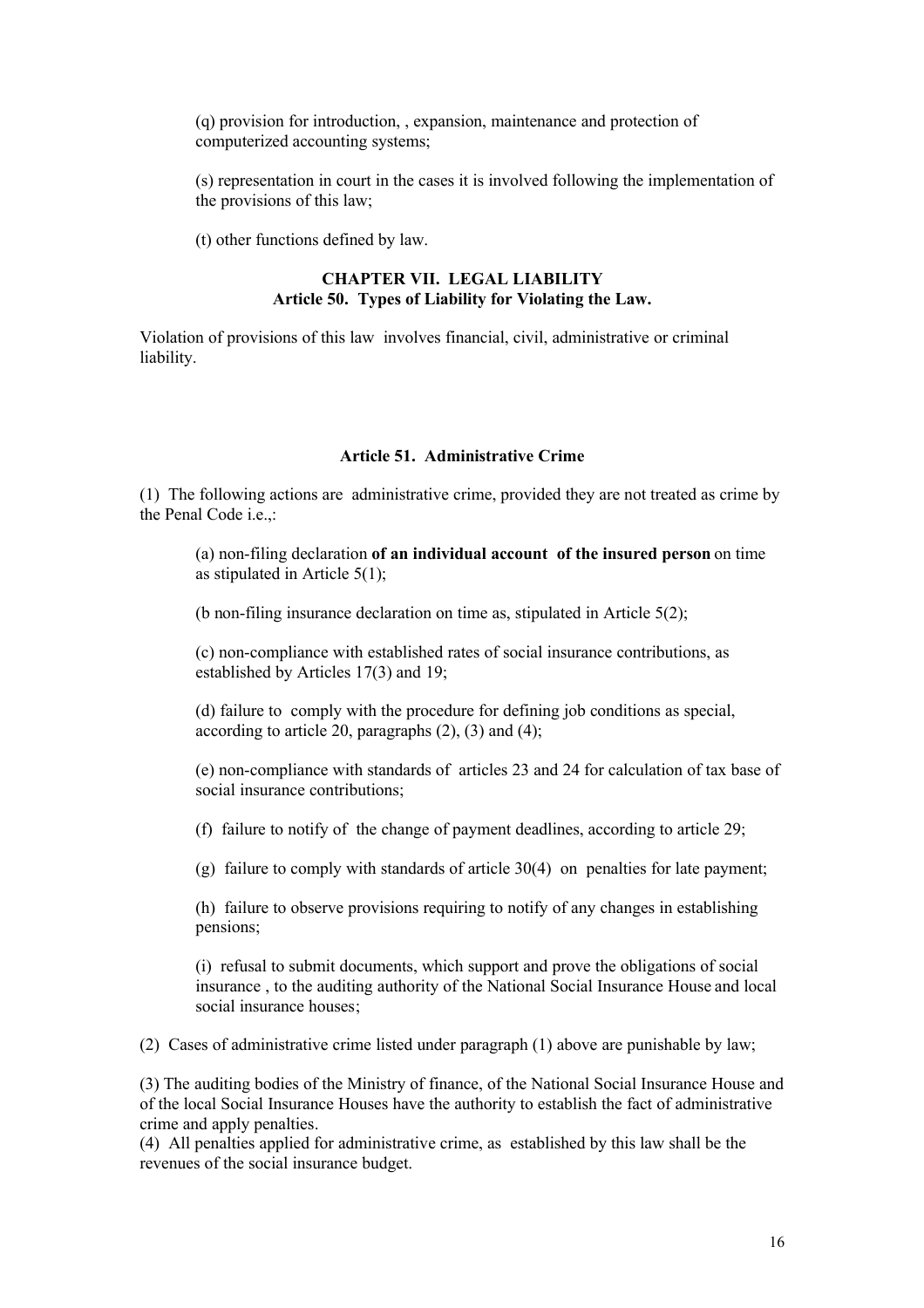# **CHAPTER IX. TRANSITIONAL PROVISIONS**

#### **Article 52. Processing of Litigation**

(1) All disputes processed by courts upon enactment of this law shall be settled under the law, based on which the right was created.

(2) All claims on social insurance , arising pursuant to this law, shall be filed with the competent Courts to be settled under the provisions of the previous law until the social insurance divisions are set up.

## **Article 53 . The National Social Insurance House Formation.**

.

The National Social Insurance House is formed from the date of current law is published in the "Monitorul Oficial Al Republicei Moldova".

# **Article 54. Appointment of the Chairman, setting up of the Council of Administration and Approval of the By-laws of the National Social Insurance House**

(1) Within 30 days of the publication of this law in the official bulletin, the Prime Minister shall appoint, the President of National Social Insurance House.

(2) The Council of administration shall be set up and the by-laws of the National Social Insurance House shall be approved within 30 days of the appointment of Chairman of the National Social Insurance House.

#### **Article 55. Take-over of Functions and Offices**

(1) Within two months of the approval of the by-laws, the National Social Insurance House shall takeover the following:

(a) all respective functions of the Social Fund, Department for Pensions and Social Security, Computer Bureau, local departments of the Ministry of Labour, Social Protection and Family, which have the authority to establish pensions and other social insurance benefits, and the functions of the Board of experts for medical examination subordinated to the Ministry of Health;

(b) all facilities, buildings, premises , public land, parcels, occupied by the entities, stipulated in paragraph (a), according to the list approved by the Government Decision.

(2) Within the date of setting up of the Council of administration and to the date of enactment of this law, the National Social Insurance House and other local insurance houses shall:

(a) set up the Social Insurance House of Chisinau and its branches at the subnational level;

(b) take over from the Social Fund, on the basis of minutes and accounts statement the budget of social insurance, data on staff expenses relative to the number of staff taken over, which are applicable until this law becomes effective and the budget of the public system social insurance is approved.

(3) The staff, which shall be transferred to National Social Insurance House the local offices and branches, mentioned in point a) of part (1) , shall be named "transferred staff". .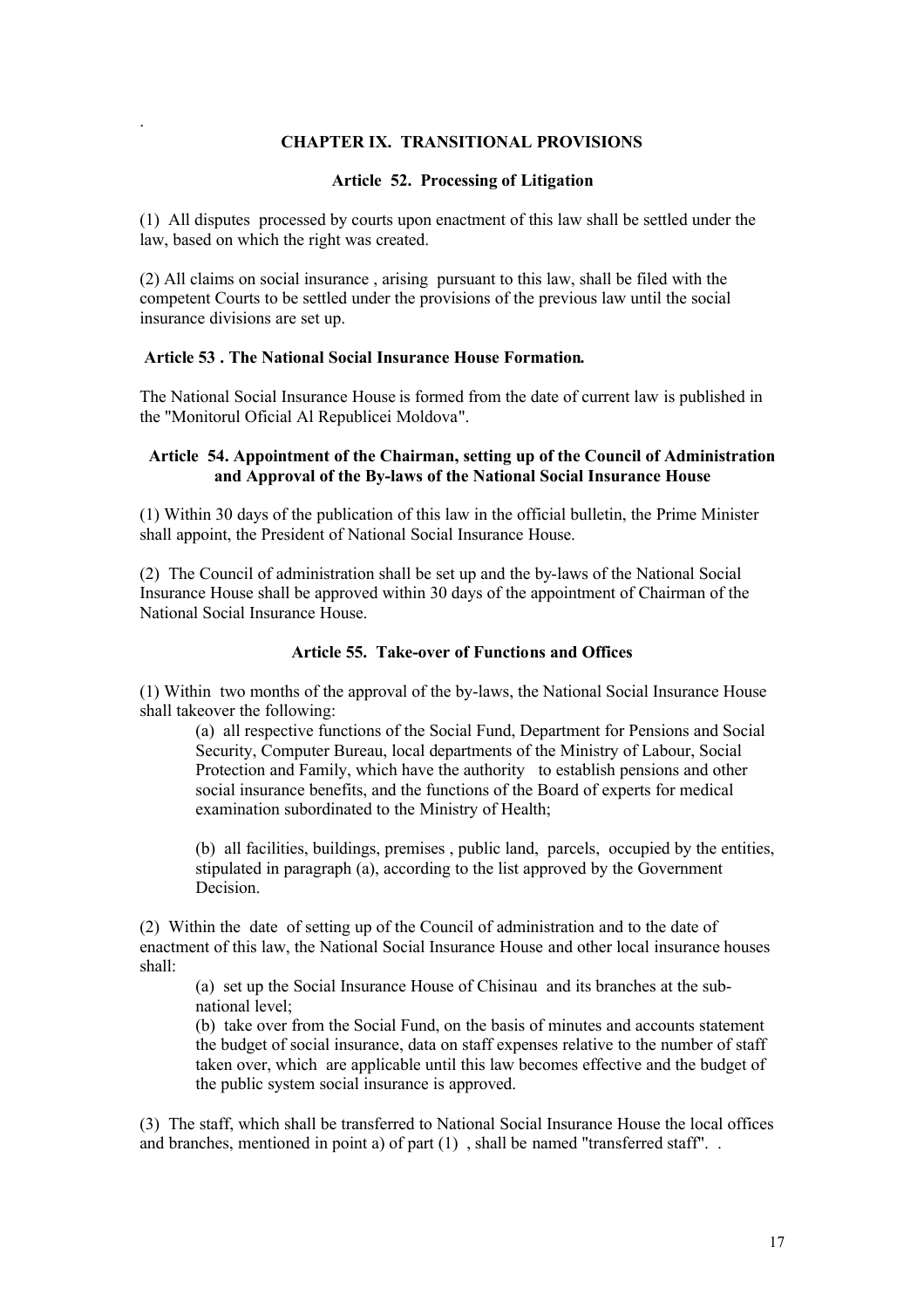(4) Until the enactment of this law, the central and local governments shall provide the National Social Insurance House with the offices as required for proper operation of local social insurance houses and branches, set up under this law.

(5) Until the enactment of this law, the National Insurance House shall establish the personal social insurance number and the procedure of how to assign it.

- (6) The form and contents of Declaration of individual records on behalf of insured individuals and their liability to the budget of social insurance, Declaration of insurance, insurance contract and other documents necessary to keep records of rights to social insurance and liabilities, shall be established by the National Social Insurance House.
- (7) Before the date of enactment of this law the National Social Insurance House shall announce the accounts, to which social insurance contributions must be remitted.

.

( 8) As of the date of the enactment of this law, the National Social Insurance House shall take over, on the basis of minutes and the financial statement, all the free funds and debts to and of the social assistance system, which is transformed into the public system of social insurance.

(9) As of the date of enactment of this law, the social insurance contributions to the public system made by the insured individuals, who work under an individual employment contract, shall not reduce their income.

(10) The income of the insured in the public system of social insurance, who work under individual employment contract, shall be maintained by means of increasing their wages in proportion with the rate of increase of the social insurance contribution as per this law.

(11) For the insured, who have monthly wages higher than the ceiling of 3 average wages , the increase identified in paragraph (2) shall be applied to the excess only.

(12) The individual social insurance contribution owed by the insured shall not be included in the taxable monthly income, and, correspondingly, in the wage which is taken as the basis for calculation of the health insurance contribution and the individuals' contributions to unemployment fund.

## **CHAPTER IX. FINAL PROVISIONS**

## **Article 60. The Refunding of undue benefits**

(1) Any amounts delivered unduly as social insurance benefits must be refunded by the Beneficiaries over three years, within a limitation period.

(2) Refunding of social insurance benefits, other than pensions, identified in paragraph (1) shall be collected by the employer, or the institution which pays unemployment benefits.

(3) The local Social Insurance Houses and branches shall collect the **undue benefits** from the contributors listed in paragraph (2) above.

(4) Benefits unduly paid though local houses offices and branches shall be withdrawn from the Beneficiaries on the basis of a decision of the respective house, which is an enforceable decision.